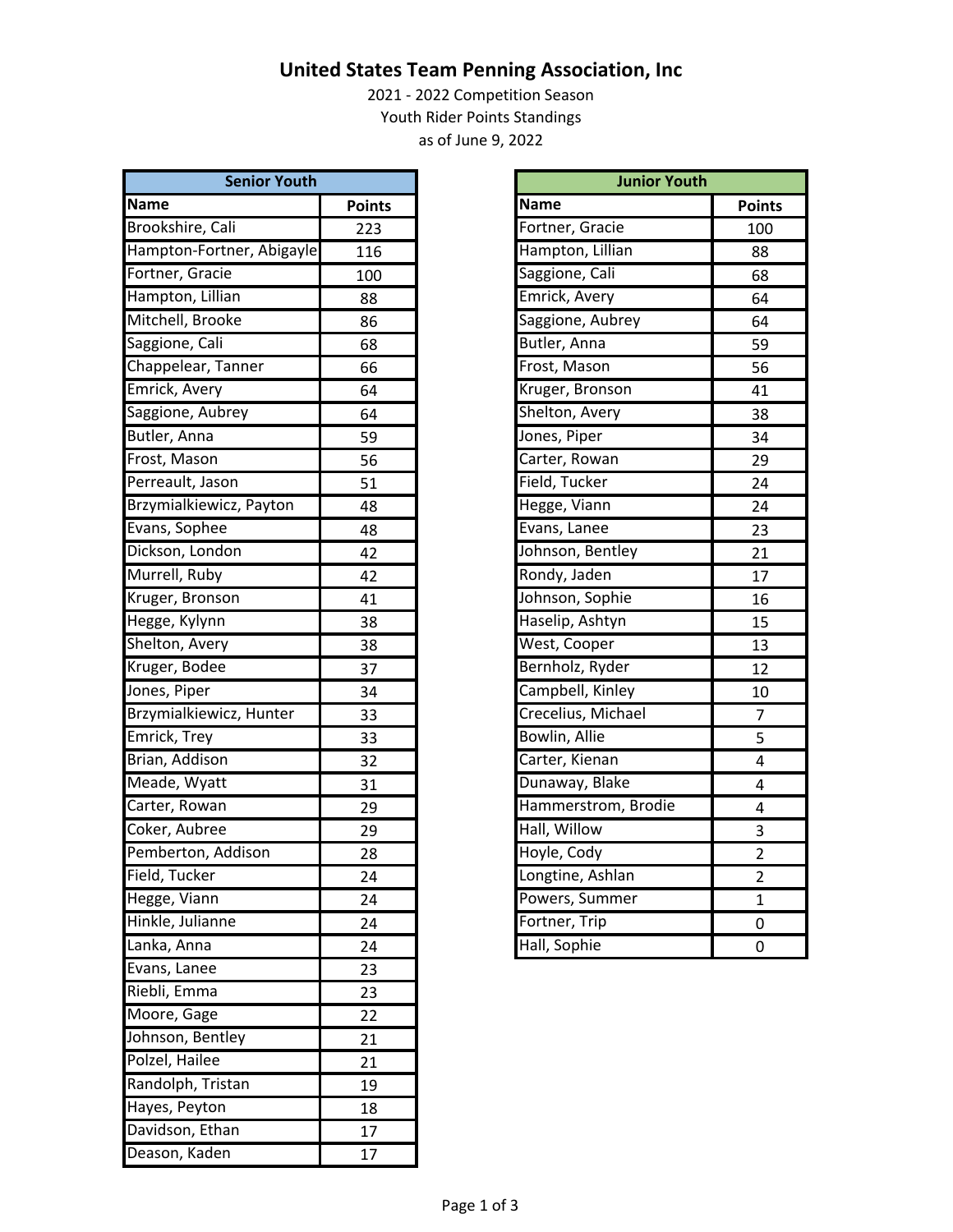## **United States Team Penning Association, Inc**

2021 ‐ 2022 Competition Season Youth Rider Points Standings as of June 9, 2022

| Pemberton, Sloan    | 17 |
|---------------------|----|
| Rondy, Jaden        | 17 |
| Johnson, Sophie     | 16 |
| Mitchell, Emily     | 16 |
| Polzel, Hannah      | 16 |
| Haselip, Ashtyn     | 15 |
| Massey, Jesse       | 15 |
| Riebli, Lilah       | 15 |
| Smith, Kinsley      | 15 |
| Locklear, Lauren    | 14 |
| Chandler, Karsey    | 13 |
| Lefay-Palopoli, Zoe | 13 |
| Rennie, Tessa       | 13 |
| West, Cooper        | 13 |
| Bernholz, Ryder     | 12 |
| Chancey, Morgan     | 12 |
| Fortner, Will       | 12 |
| Simmons, Caden      | 12 |
| Hegge, Adell        | 11 |
| Leroux, London      | 11 |
| Campbell, Kinley    | 10 |
| Skibinski, Ellie    | 10 |
| Snow, Lane          | 10 |
| Ayers, Samantha     | 9  |
| Greer, Kyle         | 9  |
| Hebert, Chloe       | 9  |
| Echeto, Rey         | 8  |
| Greer, Braden       | 8  |
| Miller, Michaela    | 8  |
| West, Allie         | 8  |
| Crecelius, Michael  | 7  |
| Davidson, Owen      | 7  |
| Morris, Gracie      | 7  |
| Anderson, Gage      | 6  |
| Koesters, Cheyenne  | 6  |
| Strub, Addalyn      | 6  |
| Yount, Taylor       | 6  |
| Bowlin, Allie       | 5  |
| Duarte, Jayla       | 5  |
| Romero, Nevaeh      | 5  |
| Carter, Kienan      | 4  |
| Decker, Dreyden     | 4  |
| Dunaway, Blake      | 4  |